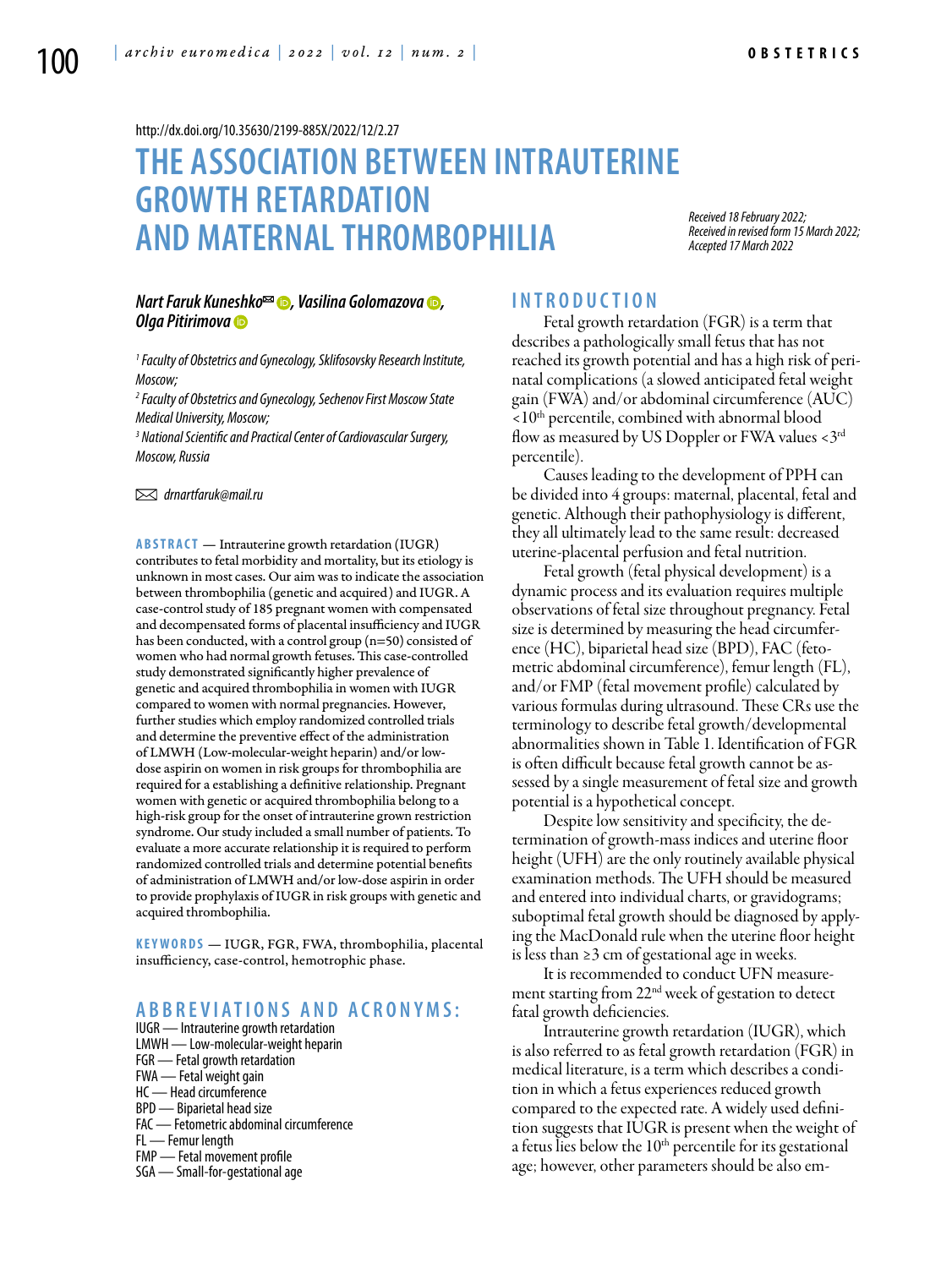ployed to differentiate between IUGR and small-forgestational age (SGA) condition.

IUGR contributes to fetal morbidity and mortality and is associated with higher chances of premature conditions and certain non-communicable diseases in adulthood, but its etiology is unknown in most cases.

Studies suggest such causes of IUGR as certain chronic and infectious diseases in mothers (diabetes, cardiovascular disease, etc), genetic disorders, placental insufficiencies, abnormal placentation, malnutrition and others. Our aim was to indicate the association between thrombophilia (genetic and acquired) and IUGR.

# **MET H O D S**

As the main method of this study, we selected a case-control study of 185 pregnant women with compensated and decompensated forms of placental insufficiency and IUGR with a control group of women (n=50) who had normal growth fetuses. All women were tested in the third trimester for the following parameters: factor V Leiden, prothrombin gene (G20210A), MTHFR (C677T) and PAI-1 polymorphism and circulation of APA (LA, Cardiolipin Antibodies, Beta-2 Glycoprotein I Antibodies, Prothrombin Antibodies). We then compared the occurrence of IUGR

# **R ES U LTS**

There were discovered no significant associations between mutations in prothrombin gene G2021A (0.16 percent points difference of occurrence between case group and control group for homozygote pattern and 1.03 percent points difference for heterozygote pattern) and Factor V Leiden thrombophilias (1.08 percent points difference for homozygote and about 0.5 percent points difference for heterozygote patterns) and IUGR in either of the groups.

Strongly significantly higher odds for IUGR are present in patients with PAI, MTHFR gene mutation (heterozygote and homozygote pattern) and circulation of antiphospholipid antibodies (Table 2). Patients with IUGR were found to be almost 4 times more likely to have plasminogen activator inhibitor caused thrombophilia than patients with normal pregnancies. MTHFR gene mutation caused thrombophilia chances are more than two times higher for women with IUGR (2.3 times higher for both homozygote and heterozygote pattern). The difference of occurence thrombophilia caused by circulation of aPL antibodies in patients with IUGR differs from 3.9 times higher chances for cardiolipin antibodies to 7.3 times higher prothrombin antibodies.

We also discovered a higher occurrence of multigenic (5.5 times more often) and combined (7.7 times more often) thrombophilias in women with IUGR.

### **D ISC U SSI ON**

This case-controlled study demonstrated significantly higher prevalence of genetic and acquired thrombophilia in women with IUGR compared to women with normal pregnancies. Furthermore, strongly significant associations between PAI and MTHFR thrombophilias and IUGR are demonstrated. The associations between IUGR and circulation of aPL antibodies differ for different antibodies type; however, it is, in principle, significantly high. Our study showed a higher prevalence of multigenic (33%) and combined thrombophilia (30,8%) in IUGR pregnancies compared with 6% and 4% in the control group. The association between IUGR and FV Leiden and Prothrombin gene G20210A mutations are controversial: no significant difference in occurrence o these phenomena has been found between case group and control group.

# **C ONSL U SI ON**

Our study suggests an association between genetic and acquired thrombophilias in pregnant women and intrauterine growth retardation. However, the occurrence of different variations of thrombophilia in women with IUGR is not heterogenous.

The key role of thrombophilia in the pathogenesis of obstetric complications is as follows: microthrombosis of the vessels of the placental bed and, accordingly, a violation of uteroplacental blood flow occur. Implantation, invasion of trophoblast in the presence of genetic defects of coagulation is disrupted. It should be noted that in thrombophilia not only the early (avascular) implantation phase, but also the later stages of implantation (hemotrophic phase) and placentation suffer. Antiphospholipid antibodies are able to disrupt the process of trophoblast differentiation, which is manifested in changes in the embryo's adhesiveness, syncytium fusion disturbance, the depth of trophoblast invasion, a decrease in the production of chorionic gonadotropic hormone, and an increase in thrombotic tendencies. All of the above trends contribute significantly to the development of IUGR. Thus, pregnant women with genetic or acquired thrombophilia belong to a high-risk group for the onset of intrauterine grown restriction syndrome.

Our study included a small number of patients. To evaluate a more accurate relationship it is required to perform randomized controlled trials and determine potential benefits of administration of LMWH and/or low-dose aspirin in order to provide prophylaxis of IUGR in risk groups with genetic and acquired thrombophilia.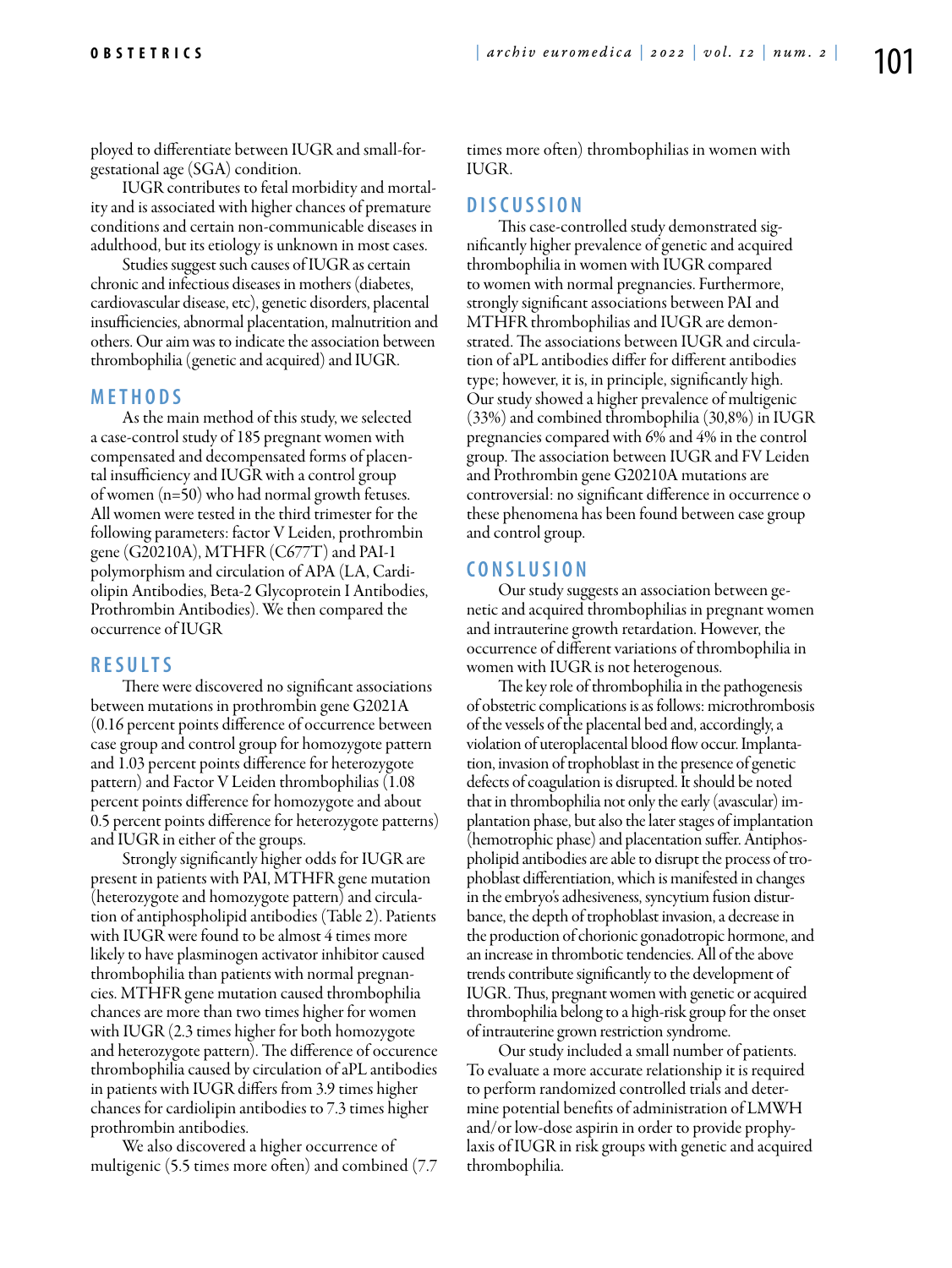#### *Table 1. (IUGR)*

| Title           | Define                                                                                                                                                                                                                                                                    |
|-----------------|---------------------------------------------------------------------------------------------------------------------------------------------------------------------------------------------------------------------------------------------------------------------------|
| IUGR            | Slow anticipated fetal weight gain (FWG)<br>and/or abdominal circumference gain (ACG)<br>or FWG and/or ACG values < 10th percentile<br>combined with abnormal blood flow as<br>measured by ultrasound Doppler; or FWG<br>and/or ACG values $<$ 3 <sup>rd</sup> percentile |
| Congenital IUGR | Estimated fetal weight is less $<$ 3 <sup>rd</sup> percentile                                                                                                                                                                                                             |

#### **R EFE R EN CES**

- 1. COSTA S.L., PROCTOR L., DODD J.M., TOAL M., OKUN N., JOHNSON J.-A., ET AL. Screening for placental insufficiency in high-risk pregnancies: is earlier better? Placenta. 2008.
- 2. LAURINI R., LAURIN J., MARSÁL K. Placental histology and fetal blood flow inintrauterine growth retardation. Acta Obstet Gynecol Scand. 1994
- 3. Salafia C.M., Minior V.K., Pezzullo J.C., Popek E.J., Rosenkrantz T.S., Vintzileos A.M. Intrauterine growth restriction in infants of less than thirty-two weeks' gestation: associated placental pathologic features. Am J Obstet Gynecol. 1995;
- 4. ABALOS E., DULEY L., STEYN D.W., GIALDINI C.<br>Antihypertensive drug therapy for mild to moderate hypertension during pregnancy. Cochrane database Syst Rev. 2018.
- 5. Lang J.M., Lieberman E., Cohen A. A comparison of risk factors for preterm labor and term small-for-gestational-age birth. Epidemiology. 1996;
- 6. Kehl S., Dötsch J., Hecher K., Schlembach D., SCHMITZ D., STEPAN H., ET AL. Intrauterine Growth Restriction. Guideline of the German Society of Gynecology and Obstetrics (S2k-Level, AWMF Registry No. 015/080, October 2016). Geburtshilfe Frauenheilkd. 2017.
- 7. Ananth C. V, Peltier M.R., Chavez M.R., Kirby R.S., Getahun D., Vintzileos A.M. Recurrence of ischemic placental disease. Obstet Gynecol. 2007.
- 8. Kramer M.S., Platt R., Yang H., McNamara H., Usher R.H. Are all growth-restricted newborns created equal(ly)? Pediatrics. 1999;
- 9. LERUEZ-VILLE M., VILLE Y. Fetal cytomegalovirus infection. Best Pract Res Clin Obstet Gynaecol. 2017;
- 10. Royal College of Obstetricians and Gynaecologists. Green-Top Guideline 31: The Investigation and Manangement of the Small-for-Gestational-Age Fetus. RCOG Green-top Guidel No 31. 2014.
- 11. Society for Maternal-Fetal Medicine (SMFM),

| Factor                 | Cases ( $n=185$ ) |        | Control $(n=50)$ |       |
|------------------------|-------------------|--------|------------------|-------|
| FV Leiden homozyg      | 2                 | 1,08%  | 0                | 0,00% |
| FV Leiden heterozyg    | 12                | 6,49%  | 3                | 6,00  |
| Prothrombin homozyg    | 4                 | 2,16%  | 1                | 2,00% |
| Prothrombin heterozyq  | 13                | 7,03%  | 3                | 6,00  |
| <b>MTHFR</b> homozyg   | 17                | 9,19%  | $\overline{2}$   | 4,00  |
| MTHFR heterozyg        | 51                | 27,57% | 6                | 12,00 |
| PAI                    | 64                | 34,59% | 4                | 8,00  |
| Multigenic             | 61                | 32,97% | 3                | 6,00  |
| LA                     | 21                | 11,35% | 1                | 2,00  |
| Cardiolopin AB         | 43                | 23,24% | 3                | 6,00  |
| B <sub>2</sub> Gpla AB | 72                | 38,92% | 4                | 8,00  |
| Prothrombin AB         | 54                | 29,19% | 2                | 4,00  |
| Combined thrombophilia | 57                | 30,81% | 2                | 4,00  |

*Table 2. Prevalence of thrombophilia in the two groups* 

Martins J.G., Biggio J.R., Abuhamad A. Society for Maternal-Fetal Medicine Consult Series #52: Diagnosis and management of fetal growth restriction: (Replaces Clinical Guideline Number 3, April 2012). Am J Obstet Gynecol. 2020.

- 12. Albu A.R., Anca A.F., Horhoianu V. V, Horhoianu I.A. Predictive factors for intrauterine growth restriction. J Med Life. 2014. PMC4197512
- 13. Parker S.E., Werler M.M. Epidemiology of ischemic placental disease: a focus on preterm gestations. Semin Perinatol. 2014;
- 14. Berlit S., Nickol J., Weiss C., Tuschy B., Temerinac D., Mayer J., et al. Zervixdilatation und Kürettage während eines primären Kaiserschnitts – eine retrospektive Analyse. Z Geburtshilfe Neonatol. 2013.
- 15. Levine T.A., Grunau R.E., McAuliffe F.M., Pin- namaneni R., Foran A., Alderdice F.A. Early childhood neurodevelopment after intrauterine growth restriction: a systematic review. Pediatrics. 2015. DOI: 10.1542/peds.2014-1143
- 16. Gorban T.S., Degtereva M.V., Bobak O.A. Fetal abnormalities in low weight preterms with intrauterine growth restriction . Issues of Practical Pediatrics. 2011;
- 17. Moraitis A.A., Wood A.M., Fleming M., Smith G.C.S. Birth weight percentile and the risk of term perinatal death. Obstet Gynecol. 2014
- 18. Vasak B., Koenen S. V, Koster M.P.H., Hukkelhoven C.W.P.M., Franx A., Hanson M.A., et al. Human fetal growth is constrained below optimal for perinatal survival. Ultrasound Obstet Gynecol. 2015; DOI: 10.1002/uog.14644
- 19. McIntire D.D., Bloom S.L., Casey B.M., Leveno K.J. Birth weight in relation to morbidity and mortality among newborn infants. N Engl J Med. 1999;